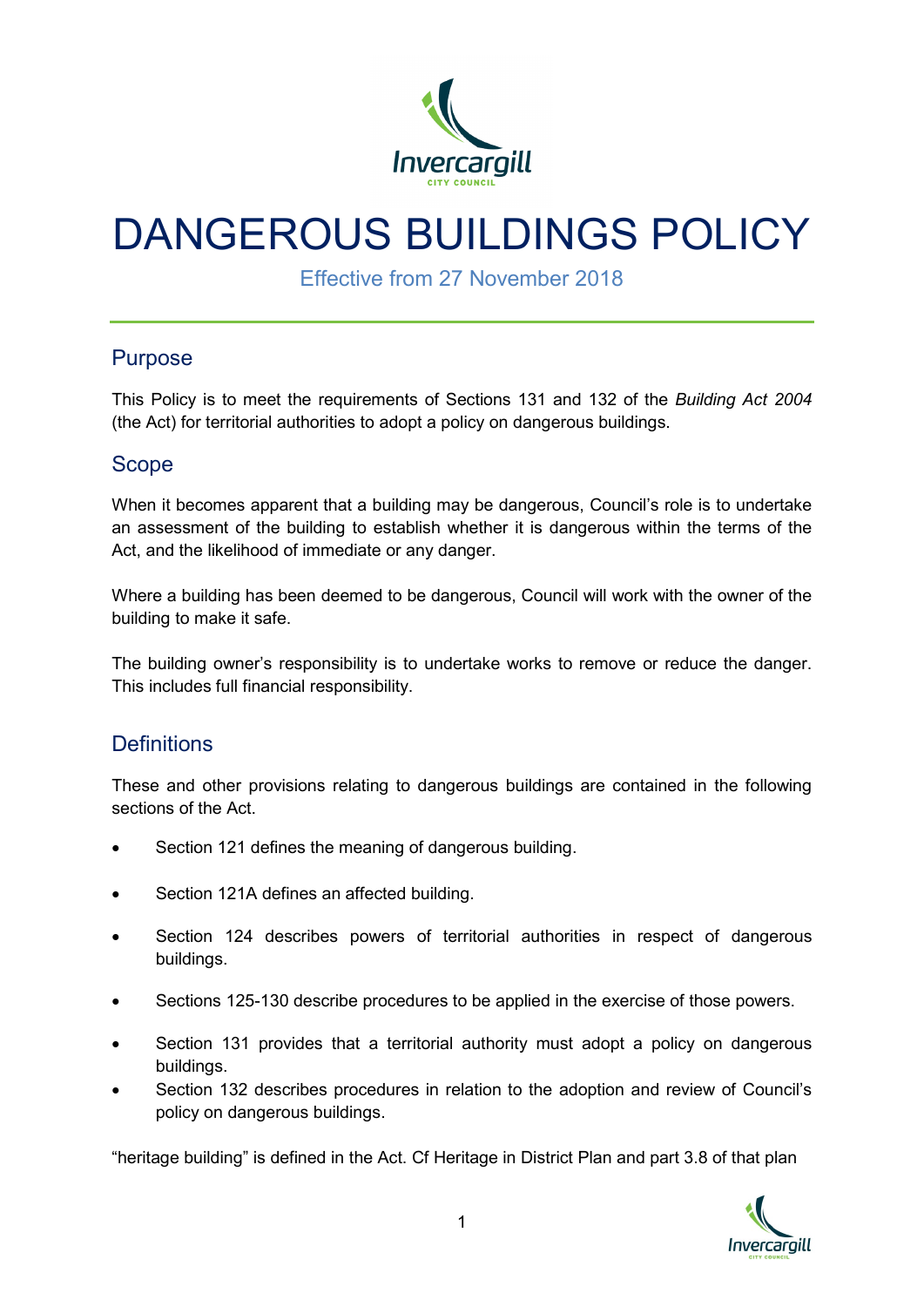

# Appendix 1

## Overall Approach and Taking Action on Dangerous Buildings

### Overall Approach

- 1. The Invercargill City Council will be proactive in addressing problems of dangerous buildings.
- 2. When a building is brought to the Council's attention, it will be inspected and assessed prior to this policy and the relevant procedures of the Act.
- 3. The Council will determine whether it is in fact dangerous. In so doing, Council may request the advice of the New Zealand Fire Service.
- 4. Where a building is deemed dangerous, immediate action will be taken.
- 5. In addressing problems of dangerous buildings, the Council will follow the procedure set out in the Act.
- 6. Where, pursuant to the Building Act 2004, the Council undertakes work to address problems relating to a dangerous building, pursuant to either a Court Order or Chief Executive Warrant, the Council reserves the right to appoint an independent contractor to carry out the required work.
- 7. The Council will hold the owner of any dangerous building liable for the cost of any work required to reduce or eliminate the danger posed by that building to its occupants or to the public. (The work may include the demolition of the building and clearance of the site at the owner's cost.)
- 8. This policy will apply regardless of whether or not the building is a heritage building. However, in assessing a building which is classified by the New Zealand Historic Places Trust, Council will consult the Trust provided that the time required for consultation will not materially increase the physical danger to the public.

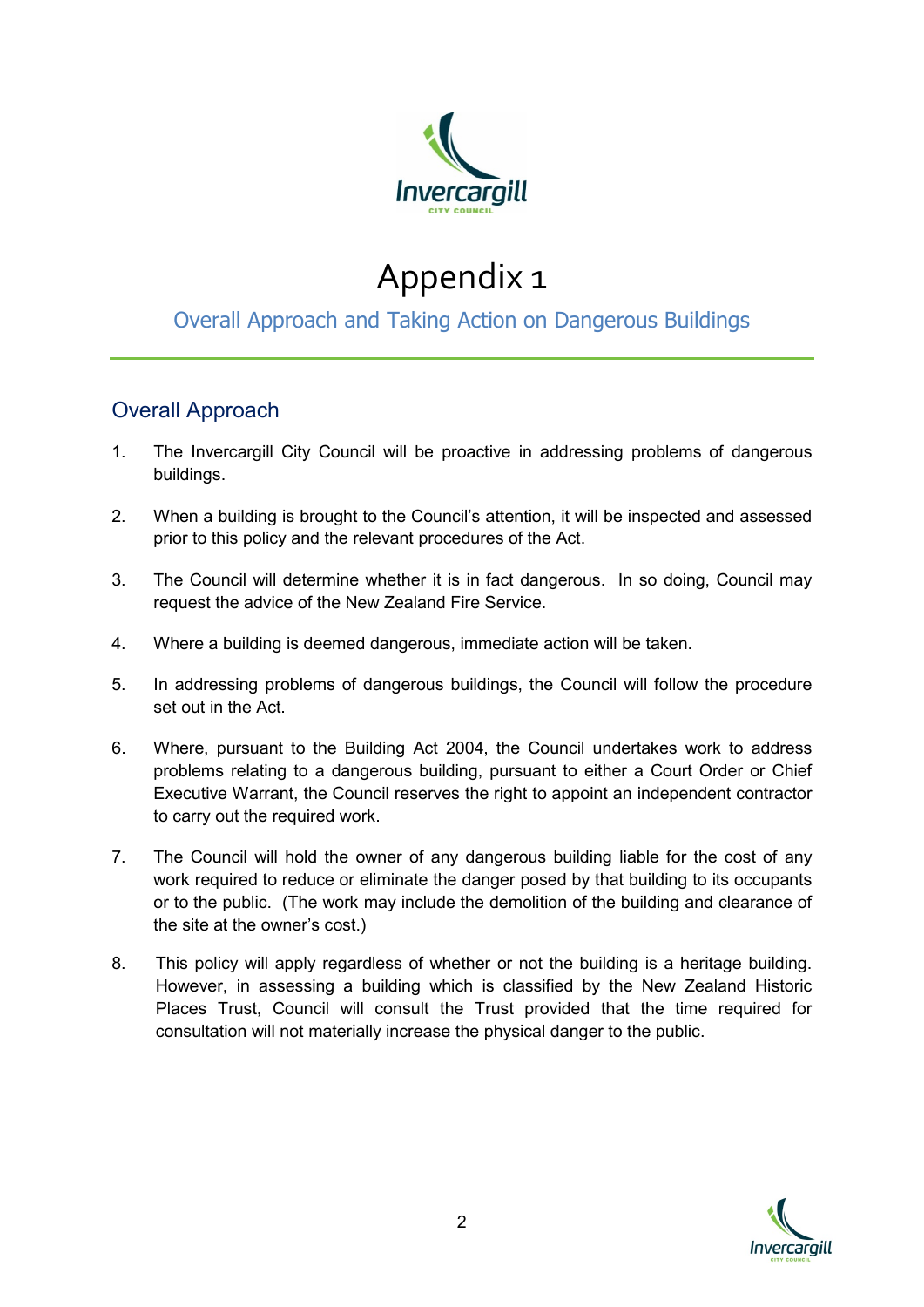## Taking Action on Dangerous Buildings

When taking action on a potentially dangerous building, the Council will follow its *"Procedure for Remedying Dangerous Buildings".*

| <b>Revision History:</b>                | 8 November 2005                                                                                                                                                                   |
|-----------------------------------------|-----------------------------------------------------------------------------------------------------------------------------------------------------------------------------------|
| <b>Reference Number:</b>                | A844062                                                                                                                                                                           |
| <b>Effective Date:</b>                  | 27 November 2018                                                                                                                                                                  |
| <b>Review Period:</b>                   | This Policy will be reviewed every five (5) years,<br>unless earlier review is required due to legislative<br>changes, or is warranted by another reason<br>requested by Council. |
| <b>Supersedes:</b>                      |                                                                                                                                                                                   |
| <b>New Review Date:</b>                 | November 2023                                                                                                                                                                     |
| <b>Associated Documents/References:</b> | Procedure for Remedying Dangerous Buildings<br>Appendix 1                                                                                                                         |
| <b>Policy Owner:</b>                    | Director of Environmental and Planning Services                                                                                                                                   |
|                                         |                                                                                                                                                                                   |